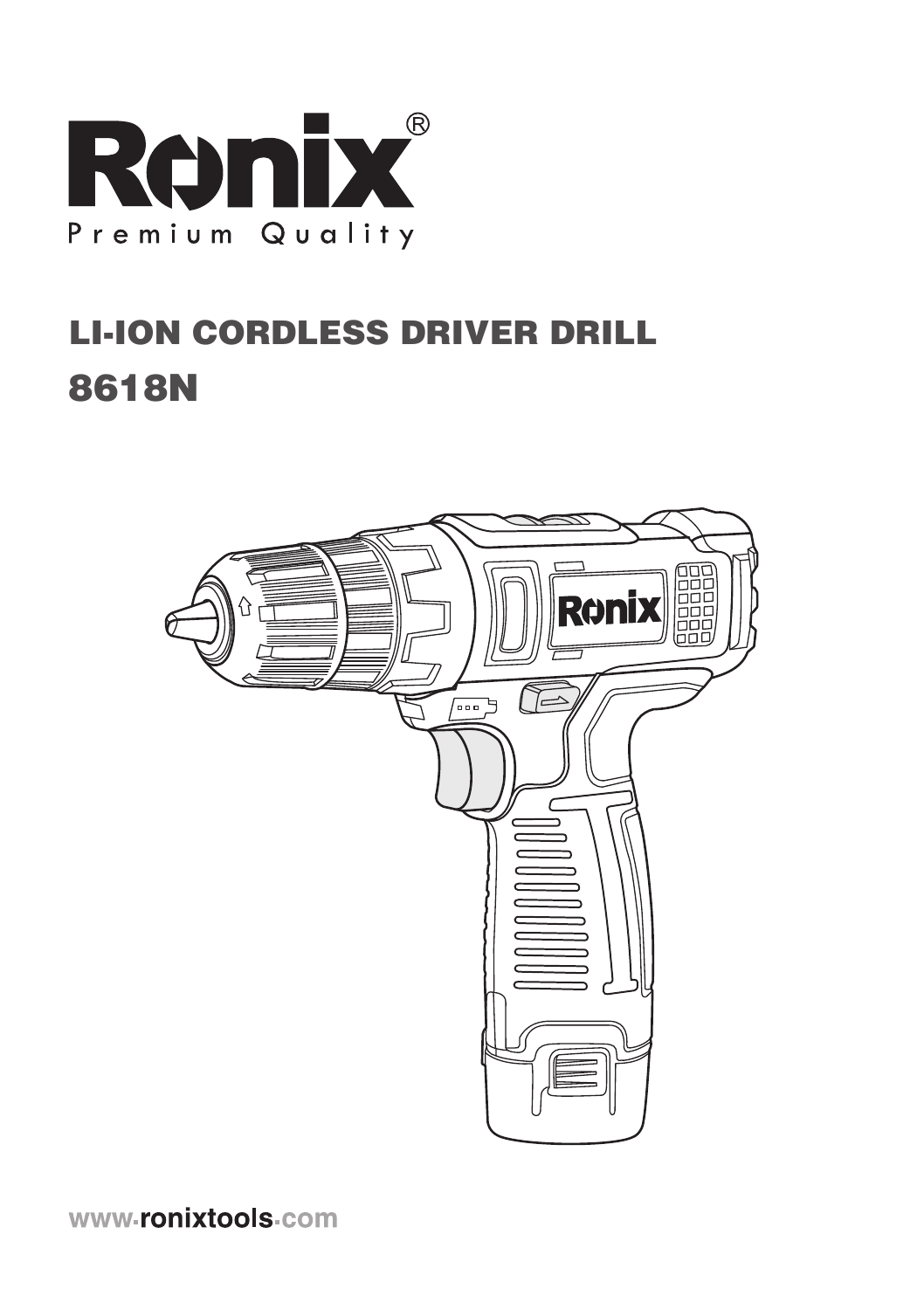

## **TECHNICAL SPECIFICATIONS**

| Drill voltage             | 18V                |
|---------------------------|--------------------|
| Charging voltage          | 220-240V~50/60Hz   |
| Charging time             | 2Hr approx         |
| Mechanical speed settings | 2                  |
| No-load variable speed    | 0-400/0-1350 min-1 |
| Torque settings           | $22+1+1$           |
| Max torque force          | 30NM               |
| Keyless chuck capacity    | 10mm               |

## **PART LIST**



- Due to our continuing programme of research and development, the specifications herein are subject to change without notice.

- Specifications and battery cartridge may differ from country to country.
- Weight, with battery cartridge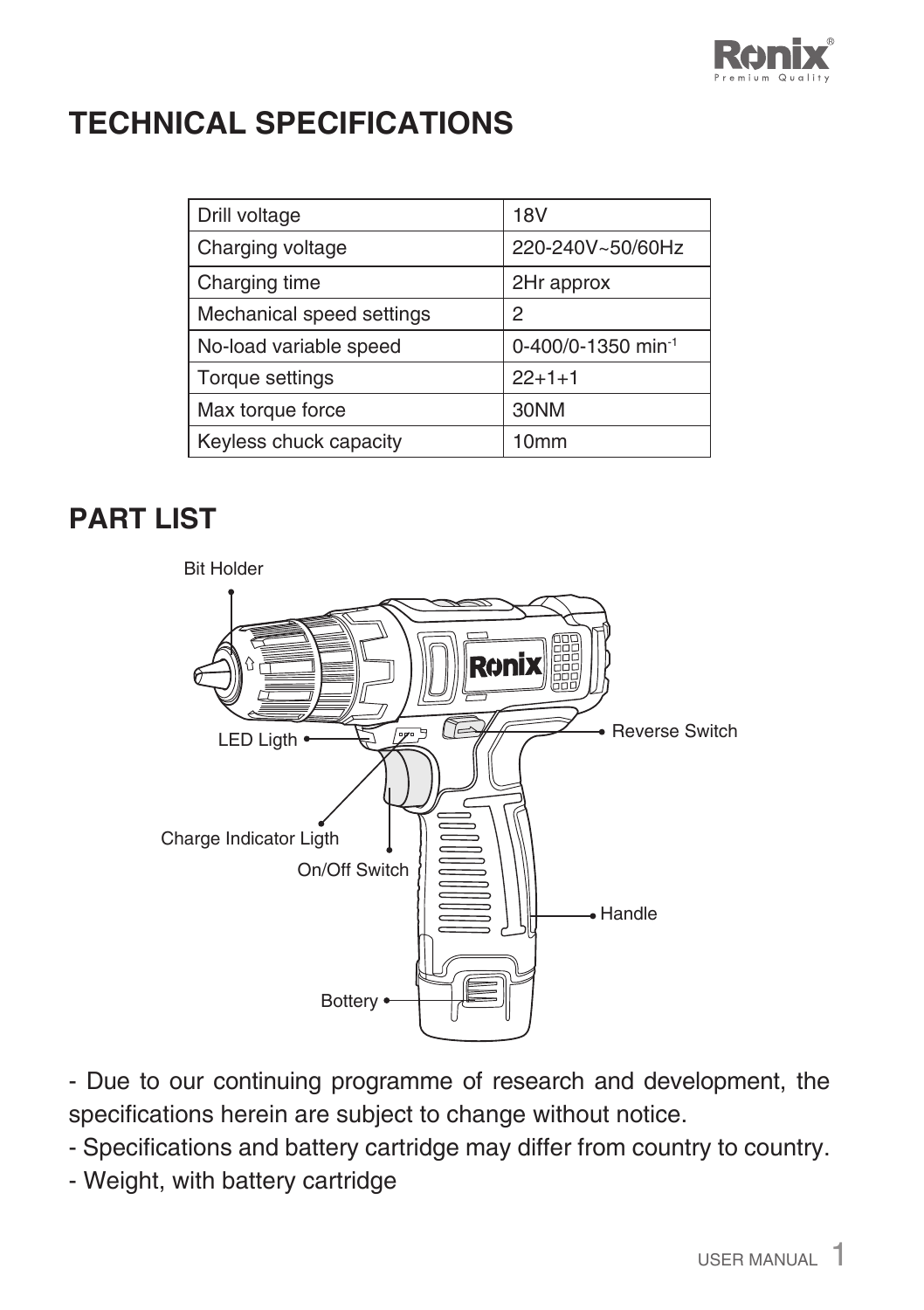

## **GENERAL POWER TOOL SAFETY**

# A WARNING!

WARNING Read all safety warnings and all instructions. Failure to follow the warnings and

instructions may result in electric shock, fire and/or serious injury.

Save all warnings and instructions for future reference.

The term «power tool» in the warnings refers to your mains-operated (corded) power tool or battery-operated (cordless) power tool.

### **.WORK AREA SAFETY**

- Keep work area clean and well lit. Cluttered or dark areas invite accidents.

- Do not operate power tools in explosive atmospheres, such as in the presence of flammable liquids, gases or dust. Power tools create sparks which may ignite the dust or fumes.

- Keep children and bystanders away while operating a power tool. Distractions can cause you to lose control.

#### **.ELECTRICAL SAFETY**

- Power tool plugs must match the outlet. Never modify the plug in any way. Do not use any adapter plugs with earthed (grounded) power tools. Unmodified plugs and matching outlets will reduce risk of electric shock.

- Avoid body contact with earthed or grounded surfaces such as pipes, radiators, ranges and refrigerators. There is an increased risk of electric shock if your body is earthed or grounded.

- Do not expose power tools to rain or wet conditions. Water entering a power tool will increase the risk of electric shock.

- Do not abuse the cord. Never use the cord for carrying, pulling or unplugging the power tool. Keep cord away from heat, oil, sharp edges or moving parts. Damaged or entangled cords increase the risk of electric shock.

- When operating a power tool outdoors, use an extension cord suitable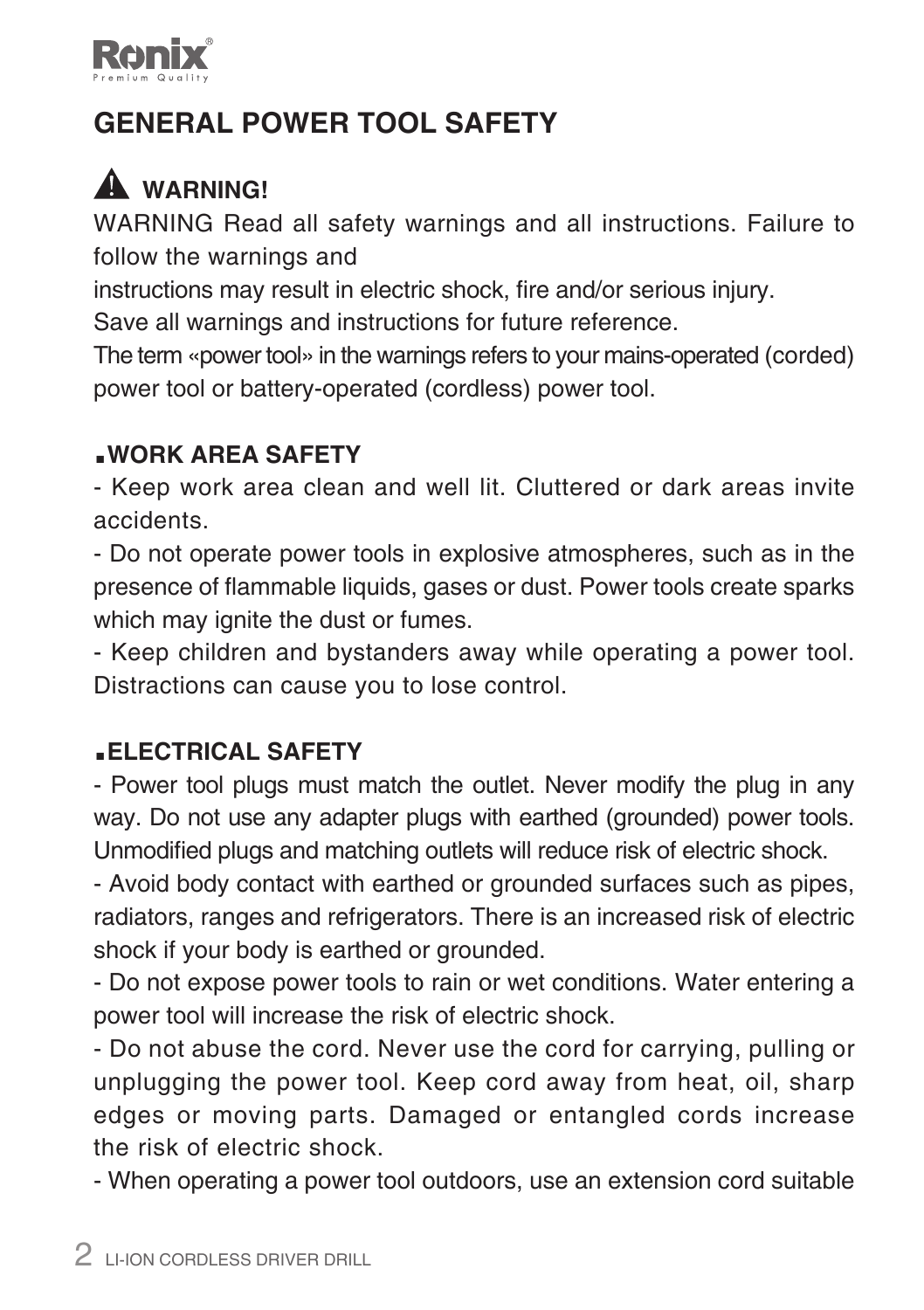

for outdoor use. Use of a cord suitable for outdoor use reduces the risk of electric shock.

- If operating a power tool in a damp location is unavoidable, use a ground fault circuit interrupter (GFCI) protected supply. Use of an GFCI reduces the risk of electric shock.

#### **.PERSONAL SAFETY**

- Stay alert, watch what you are doing and use common sense when operating a power tool. Do not use a power tool while you are tired or under the influence of drugs, alcohol or medication. A moment of inattention while operating power tools may result in serious personal injury.

- Use personal protective equipment. Always wear eye protection. Protective equipment such as dust mask, non-skid safety shoes, hard hat, or hearing protection used for appropriate conditions will reduce personal injuries.

- Prevent unintentional starting. Ensure the switch is in the off-position before connecting to power source and/or battery pack, picking up or carrying the tool. Carrying power tools with your finger on the switch or energising power tools that have the switch on invites accidents.

- Remove any adjusting key or wrench before turning the power tool on. A wrench or a key left attached to a rotating part of the power tool may result in personal injury.

- Do not overreach. Keep proper footing and balance at all times. This enables better control of the power tool in unexpected situations.

- Dress properly. Do not wear loose clothing or jewellery. Keep your hair, clothing, and gloves away from moving parts. Loose clothes, jewellery or long hair can be caught in moving parts.

- If devices are provided for the connection of dust extraction and collection facilities, ensure these are connected and properly used. Use of dust collection can reduce dust-related hazards.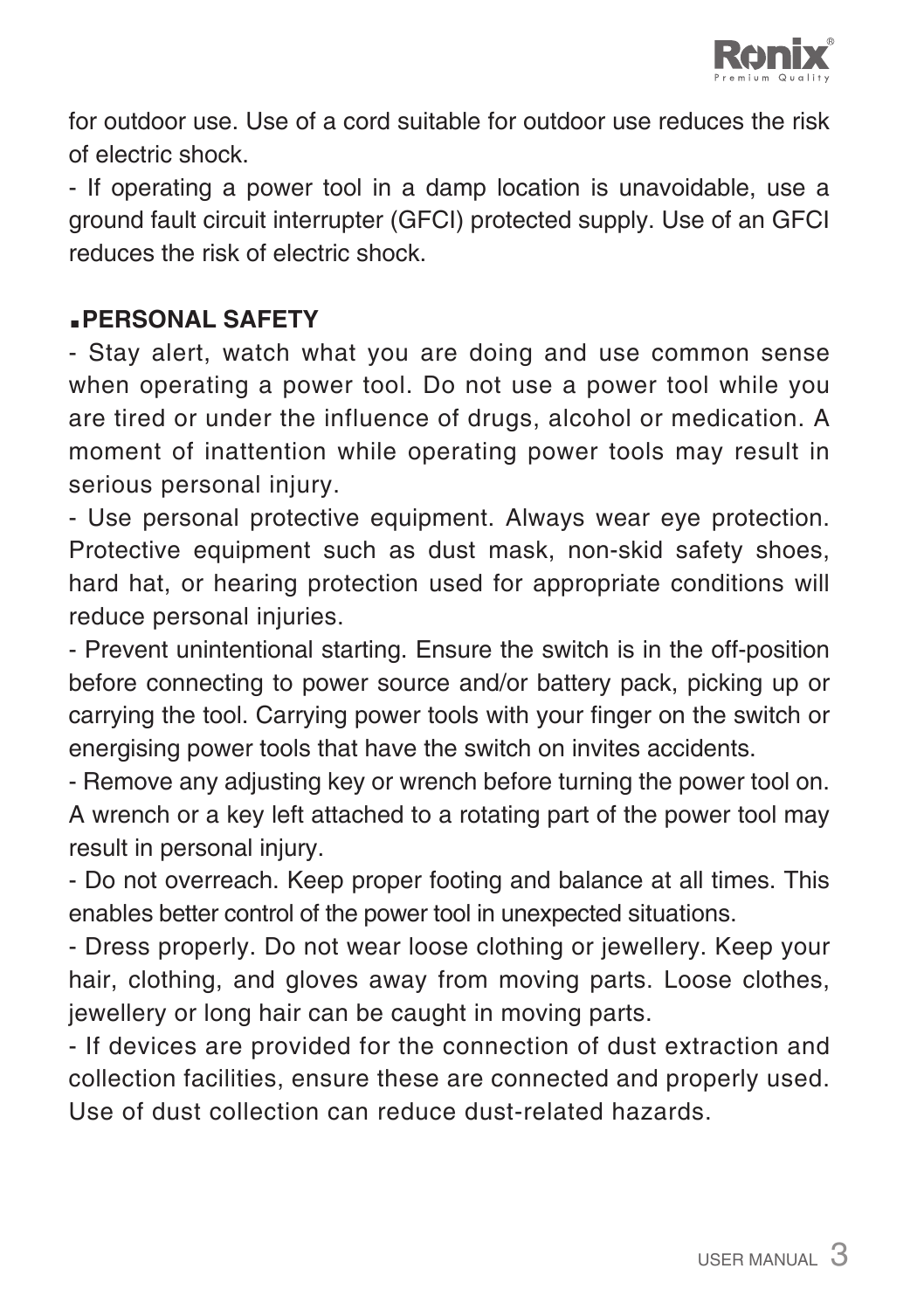

#### **.POWER TOOL USE AND CARE**

- Do not force the power tool. Use the correct power tool for your application. The correct power tool will do the job better and safer at the rate for which it was designed.

- Do not use the power tool if the switch does not turn it on and off. Any power tool that cannot be controlled with the switch is dangerous and must be repaired.

- Disconnect the plug from the power source and/or the battery pack from the power tool before making any adjustments, changing accessories, or storing power tools. Such preventive safety measures reduce the risk of starting the power tool accidentally.

- Store idle power tools out of the reach of children and do not allow persons unfamiliar with the power tool or these instructions to operate the power tool. Power tools are dangerous in the hands of untrained users. - Maintain power tools. Check for misalignment or binding of moving parts, breakage of parts and any other condition that may affect the power tool's operation. If damaged, have the power tool repaired before use. Many accidents are caused by poorly maintained power tools.

- Keep cutting tools sharp and clean. Properly maintained cutting tools with sharp cutting edges are less likely to bind and are easier to control. - Use the power tool, accessories and tool bits etc. in accordance with these instructions, taking into account the working conditions and the work to be performed. Use of the power tool for operations different from those intended could result in a hazardous situation.

#### **.BATTERY TOOL USE AND CARE**

- Recharge only with the charger specified by the manufacturer. A charger that is suitable for one type of battery pack may create a risk of fire when used with another battery pack.

- Use power tools only with specifically designated battery packs. Use of any other battery packs may create a risk of injury and fire.

- When battery pack is not in use, keep it away from other metal objects, like paper clips, coins, keys, nails, screws or other small metal objects,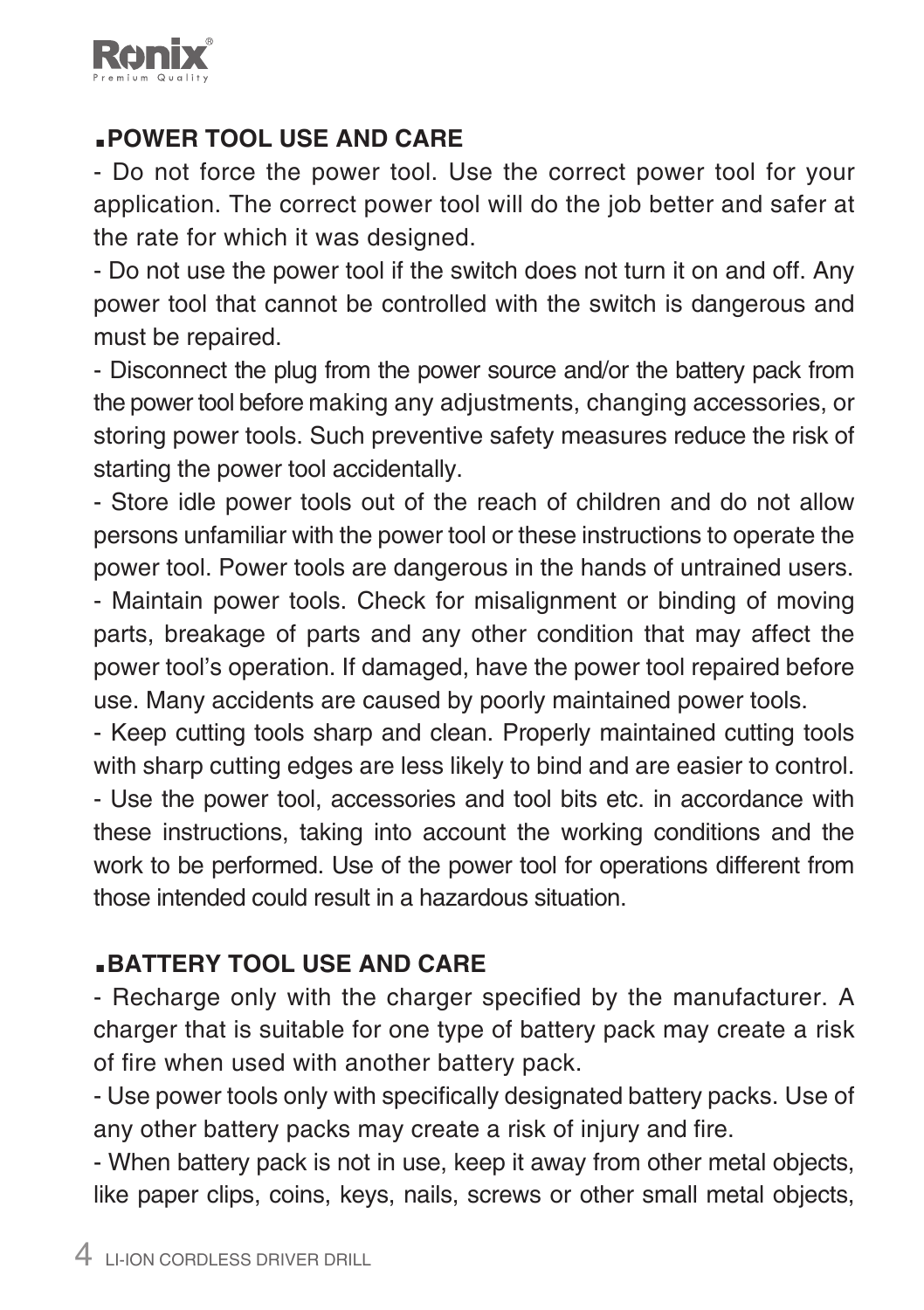

that can make a connection from one terminal to another. Shorting the battery terminals together may cause burns or a fire.

- Under abusive conditions, liquid may be ejected from the battery; avoid contact. If contact accidentally occurs, flush with water. If liquid contacts eyes, additionally seek medical help. Liquid ejected from the battery may cause irritation or burns.

#### **.SERVICE**

- Have your power tool serviced by a qualified repair person using only identical replacement parts. This will ensure that the safety of the power tool is maintained.

- Follow instruction for lubricating and changing accessories.

- Keep handles dry, clean and free from oil and grease.

### **.CORDLESS DRILL SAFETY**

# A WARNING!

1) Use auxiliary handles supplied with the tool. Loss of control can cause personal injury. (if supplied)

2) Hold power tools by insulated gripping surfaces when performing an operation where the cutting tool may contact hidden wiring or its own cord. Contact with a "live" wire will make exposed metal parts of the tool "live" and shock the operator.

3) Hold power tool by insulated gripping surfaces, when performing an operation where the fastener may contact hidden wiring or its own cord. Fasteners contacting a "live" wire may make exposed metal parts of the power tool live and could give the operator an electric shock.

4) Always be sure you have a firm footing. Be sure no one is below when using the tool in high locations.

5) Hold the tool firmly.

- 6) Keep hands away from rotating parts.
- 7) Do not leave the tool running. Operate the tool only when hand-held.
- 8) Do not touch the drill bit or the workpiece immediately after operation;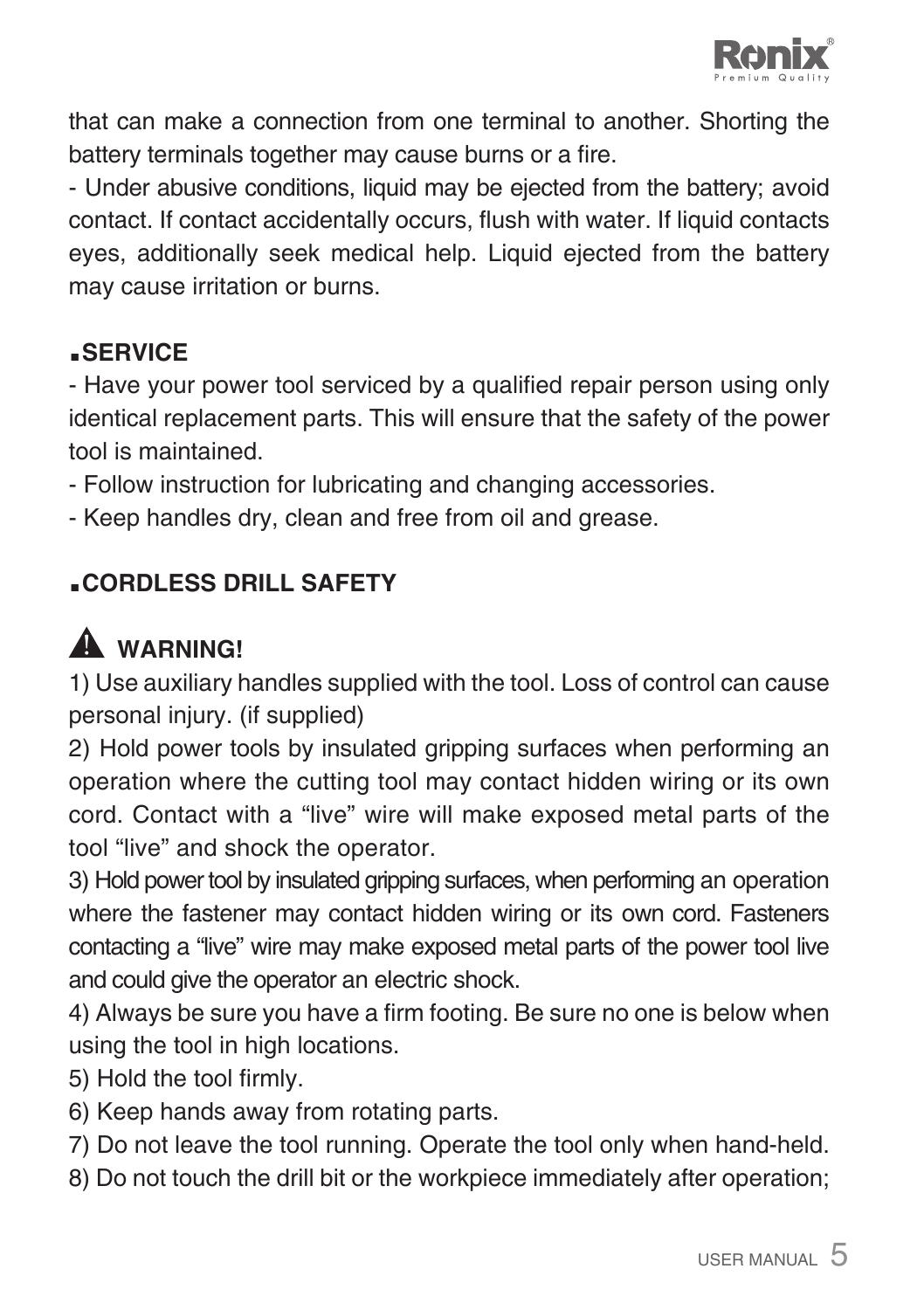

they may be extremely hot and could burn your skin.

9) Some material contains chemicals which may be toxic. Take caution to prevent dust inhalation and skin contact. Follow material supplier safety data.

SAVE THESE INSTRUCTIONS.

# **WARNING!**

DO NOT let comfort or familiarity with product (gained from repeated use) replace strict adherence to safety rules for the subject product. MISUSE or failure to follow the safety rules stated in this instruction manual may cause serious personal injury.

## **IMPORTANT SAFETY**

### **.INSTRUCTIONS**

### FOR BATTERY CARTRIDGE

1) Before using battery cartridge, read all instructions and cautionary markings on (1) battery charger, (2) battery, and (3) product using battery. 2) Do not disassemble battery cartridge.

3) If operating time has become excessively shorter, stop operating immediately. It may result in a risk of overheating, possible burns and even an explosion.

4) If electrolyte gets into your eyes, rinse them out with clear water and seek medical attention right away. It may result in loss of your eyesight. 5) Do not short the battery cartridge: (1) Do not touch the terminals with any conductive material. (2) Avoid storing battery cartridge in a container with other metal objects such as nails, coins, etc. (3) Do not expose battery cartridge to water or rain. A battery short can cause a large current flow, overheating, possible burns and even a breakdown.

6) Do not store the tool and battery cartridge in locations where the temperature may reach or exceed 50 °C (122 °F).

7) Do not incinerate the battery cartridge even if it is severely damaged or is completely worn out. The battery cartridge can explode in a fire. 8.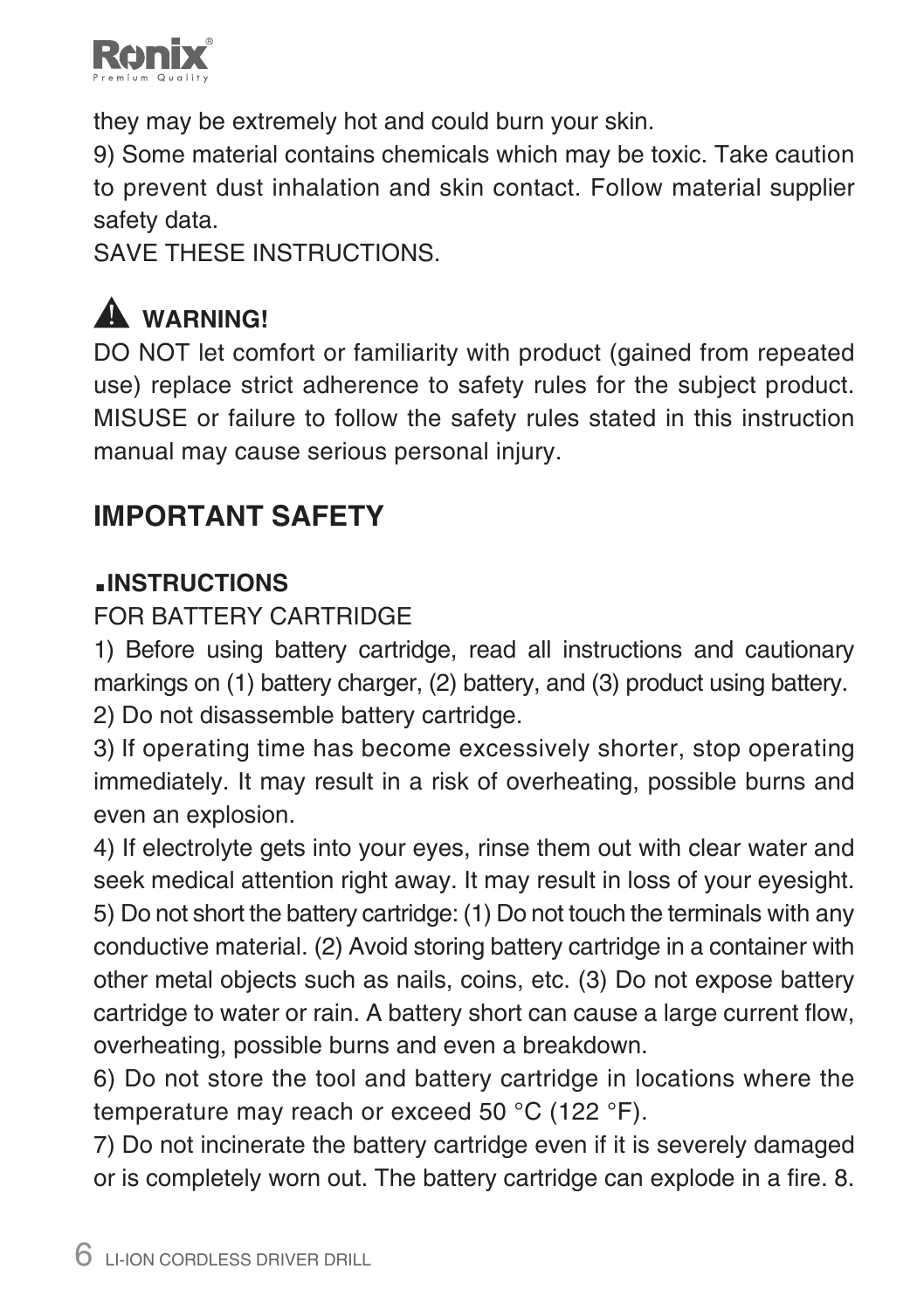

Be careful not to drop or strike battery.

9) Do not use a damaged battery.

SAVE THESE INSTRUCTIONS.

Tips for maintaining maximum battery life

1) Charge the battery cartridge before completely discharged. Always stop tool operation and charge the battery cartridge when you notice less tool power.

2) Never recharge a fully charged battery cartridge. Overcharging shortens the battery service life.

3) Charge the battery cartridge with room temperature at 10 °C - 40 °C (50 °F - 104 °F). Let a hot battery cartridge cool down before charging it.

## **INSTRUCTIONS FOR USE**

### **.FUNCTIONAL DESCRIPTION**

# A CAUTION:

- Always be sure that the tool is switched off and the battery cartridge is removed before adjusting or checking function on the tool.

## **.INSTALLING OR REMOVING BATTERY CARTRIDGE**

- Always switch off the tool before installation or removal of the battery cartridge.

- To remove the battery cartridge, withdraw it from the tool while sliding the button on the front of the cartridge.

- To insert the battery cartridge, align the tongue on the battery cartridge with the groove in the housing and slip it into place. Always insert it all the way until it locks in place with a little click.

- Do not use force when inserting the battery cartridge. If the cartridge does not slide in easily, it is not being inserted correctly.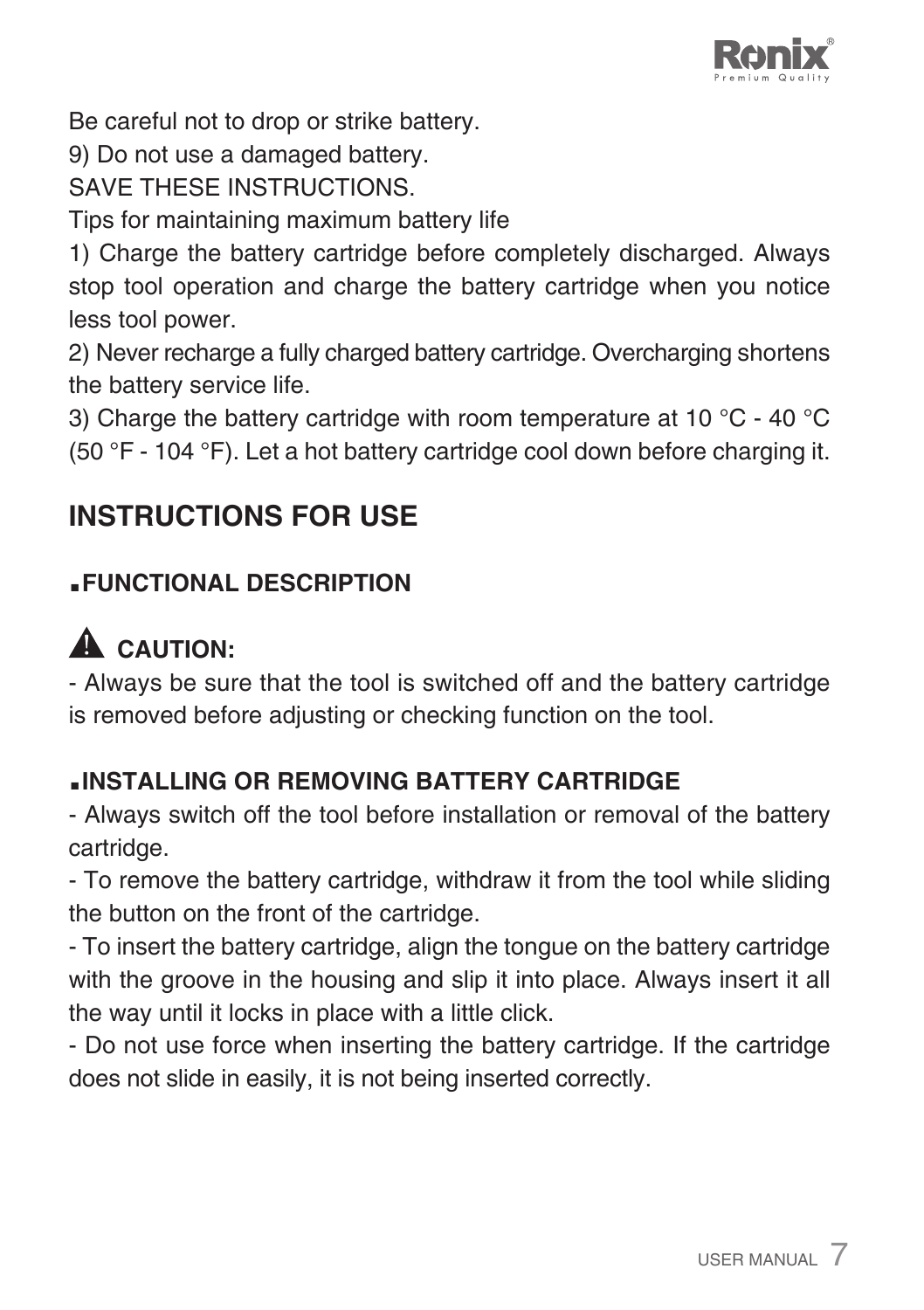



## **.SWITCH ACTION**

# A CAUTION:

- Before inserting the battery cartridge into the tool, always check to see that the switch trigger actuates properly and returns to the "OFF" position when released.

To start the tool, simply pull the switch trigger. Tool speed is increased by increasing pressure on the switch trigger. Release the switch trigger to stop.



## **.LIGHTING UP THE FRONT LAMP**

# A CAUTION:

- Do not look in the light or see the source of light directly.

Pull the switch trigger to light up the lamp. The lamp keeps on lighting while the switch trigger is being pulled.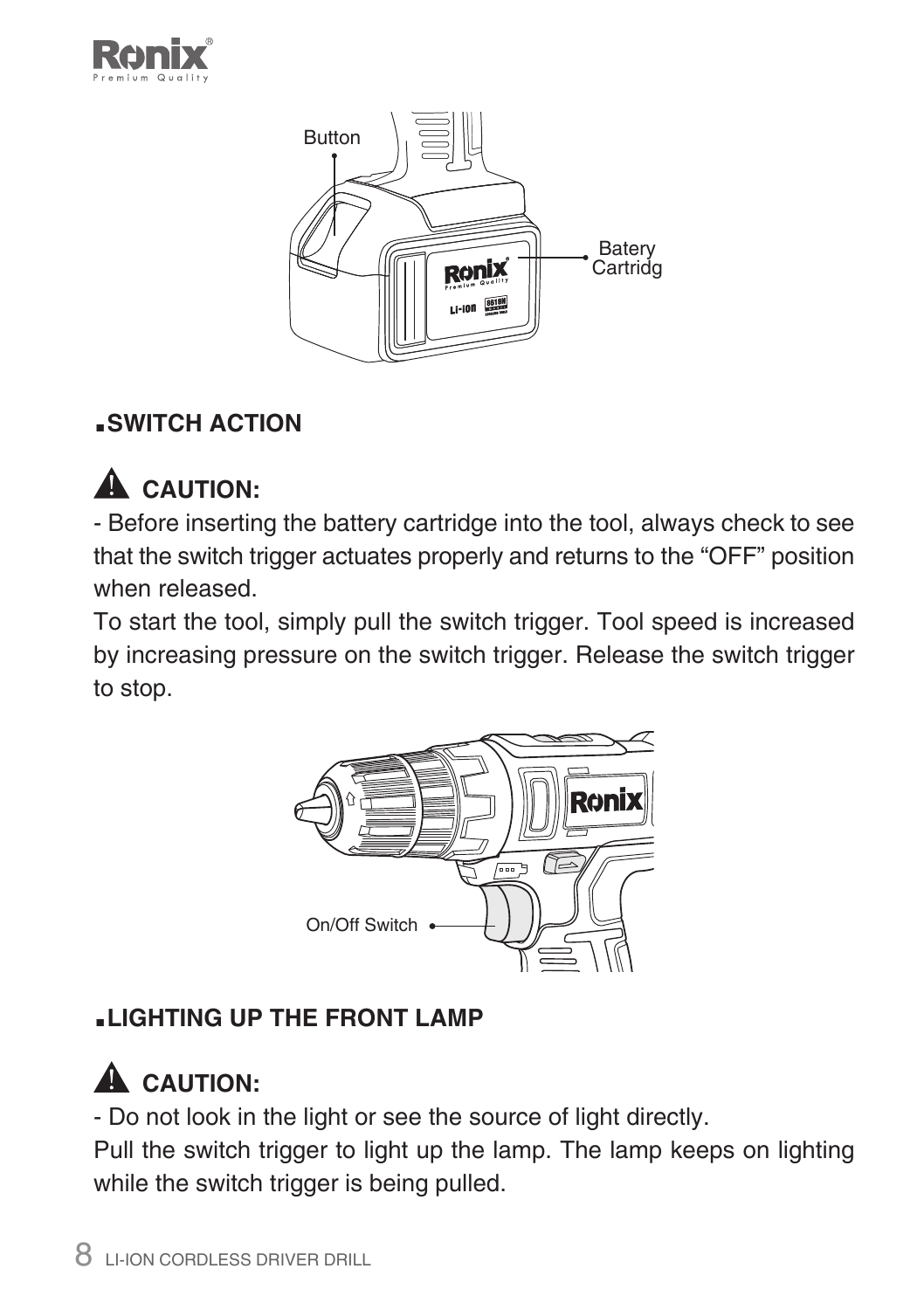



# **A** NOTE:

- Use a dry cloth to wipe the dirt off the lens of lamp. Be careful not to scratch the lens of lamp, or it may lower the illumination.

## **.REVERSING SWITCH ACTION**

1. Reversing switch lever

This tool has a reversing switch to change the direction of rotation. Depress the reversing switch lever from the A side for clockwise rotation or from the B side for counterclockwise rotation.

When the reversing switch lever is in the neutral position,the switch trigger cannot be pulled.



# **A** CAUTION:

- Always check the direction of rotation before operation.

- Use the reversing switch only after the tool comes to a complete stop. Changing the direction of rotation before the tool stops may damage the tool.

- When not operating the tool, always set the reversing switch lever to the neutral position.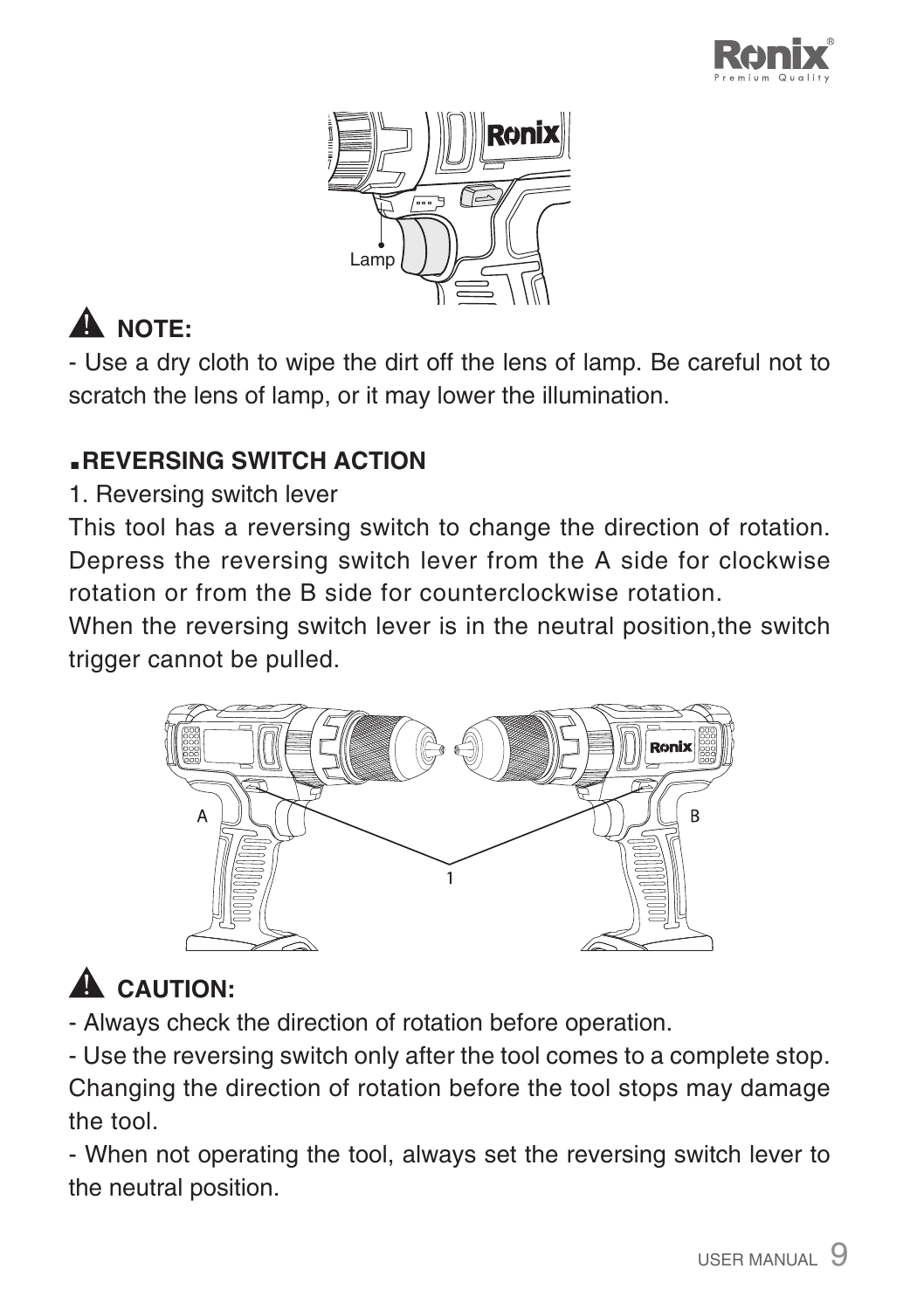

#### **.SPEED CHANGE**

To change the speed, first switch off the tool and then slide the speed change lever to the "2" side for high speed or "1" side for low speed. Be sure that the speed change lever is set to the correct position before operation. Use the right speed for your job.



# A CAUTION:

- Always set the speed change lever fully to the correct position. If you operate the tool with the speed change lever positioned halfway between the "1" side and "2" side, the tool may be damaged.

- Do not use the speed change lever while the tool is running. The tool may be damaged.

### **.ADJUSTING THE FASTENING TORQUE**

The utility model is provided with an action mode switching ring which can be used from the  $\mathbf{72}$ .

According to the needs of the three models to choose.

When drilling, turn the ring to the direction of the arrow on the  $\hat{z}$ .

When impact function, turn the ring to the direction of the arrow on the  $T$ . When Screw, turn the ring to the direction of the arrow on the  $\ddot{\ddot{\cdot}}$ .

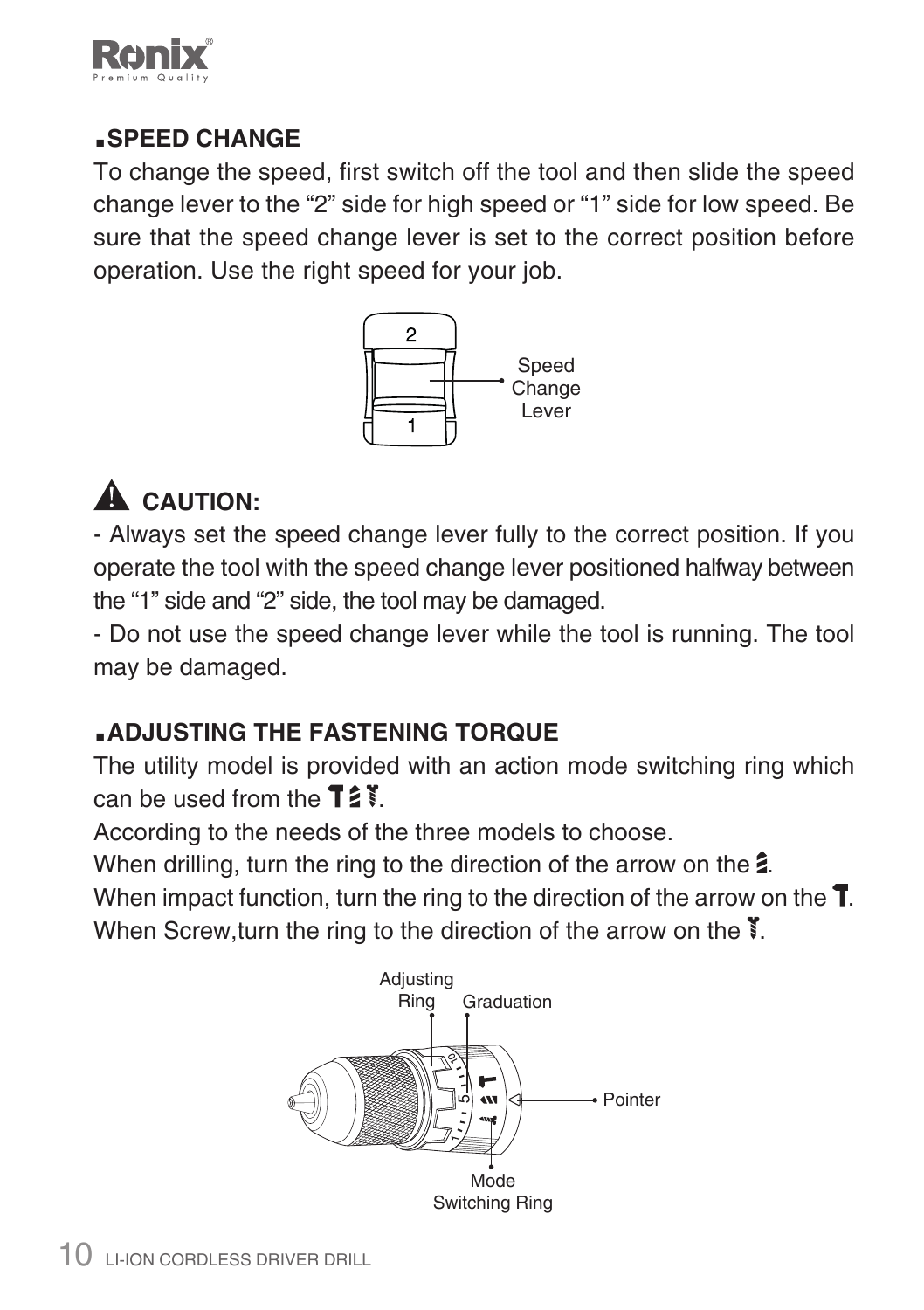

### **.ASSEMBLY**

# A CAUTION:

- Always be sure that the tool is switched off and the battery cartridge is removed before carrying out any work on the tool.

### **.INSTALLING OR REMOVING DRIVER BIT OR DRILL BIT**

Turn the sleeve counterclockwise to open the chuck jaws. Place the bit in the chuck as far as it will go. Turn the sleeve clockwise to tighten the chuck. To remove the bit, turn the sleeve counterclockwise.



## **OPERATION**

# A CAUTION:

Always insert the battery cartridge all the way until it locks in place. If not, it may accidentally fall out of the tool, causing injury to you or someone around you.

Hold the tool firmly with one hand on the grip and the other hand on the bottom of the battery cartridge to control the twisting action.

### **.SCREWDRIVING OPERATION**

## A CAUTION:

- Adjust the adjusting ring to the proper torque level for your work. Place the point of the driver bit in the screw head and apply pressure to the tool. Start the tool slowly and then increase the speed gradually. Release the switch trigger as soon as the clutch cuts in.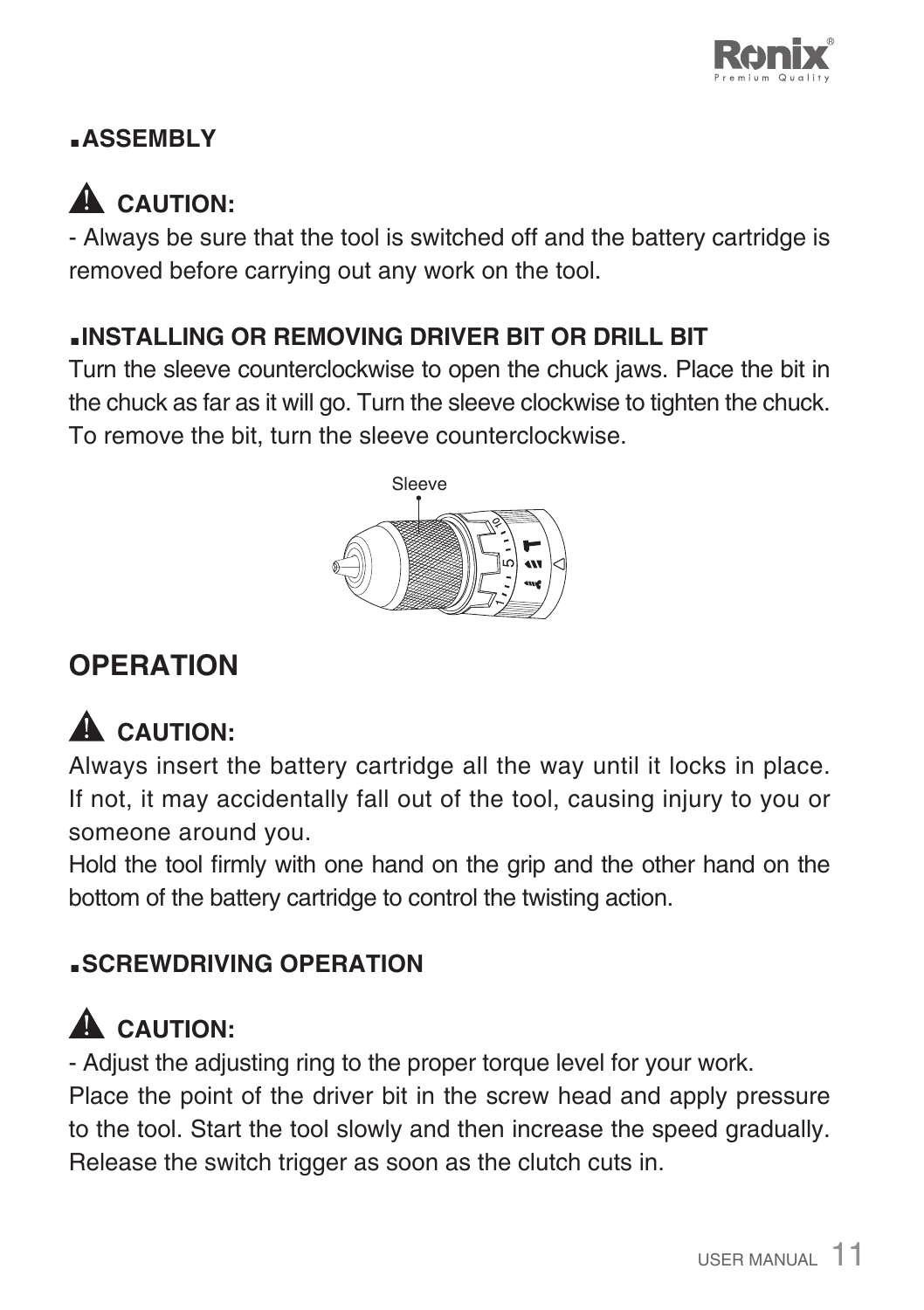

# A CAUTION:

- Make sure that the driver bit is inserted straight in the screw head, or the screw and/or bit may be damaged.



# **A** NOTE:

- When driving wood screws, predrill pilot holes to make driving easier and to prevent splitting of the workpiece. See the chart.

| Nominal diameter of<br>wood screw (mm) | Recommended size of<br>pilot hole (mm) |
|----------------------------------------|----------------------------------------|
| 3.1                                    | $2.0 - 2.2$                            |
| 3.5                                    | $2.2 - 2.5$                            |
| 3.8                                    | $2.5 - 2.8$                            |
| 4.5                                    | $2.9 - 3.2$                            |
| 4.8                                    | $3.1 - 3.4$                            |
| 5.1                                    | $3.3 - 3.6$                            |
| 5.5                                    | $3.7 - 3.9$                            |
| 5.8                                    | $4.0 - 4.2$                            |
| 6.1                                    | $4.2 - 4.4$                            |

## **.DRILLING OPERATION**

First, turn the adjusting ring so that the pointer points to the  $\hat{z}$  marking.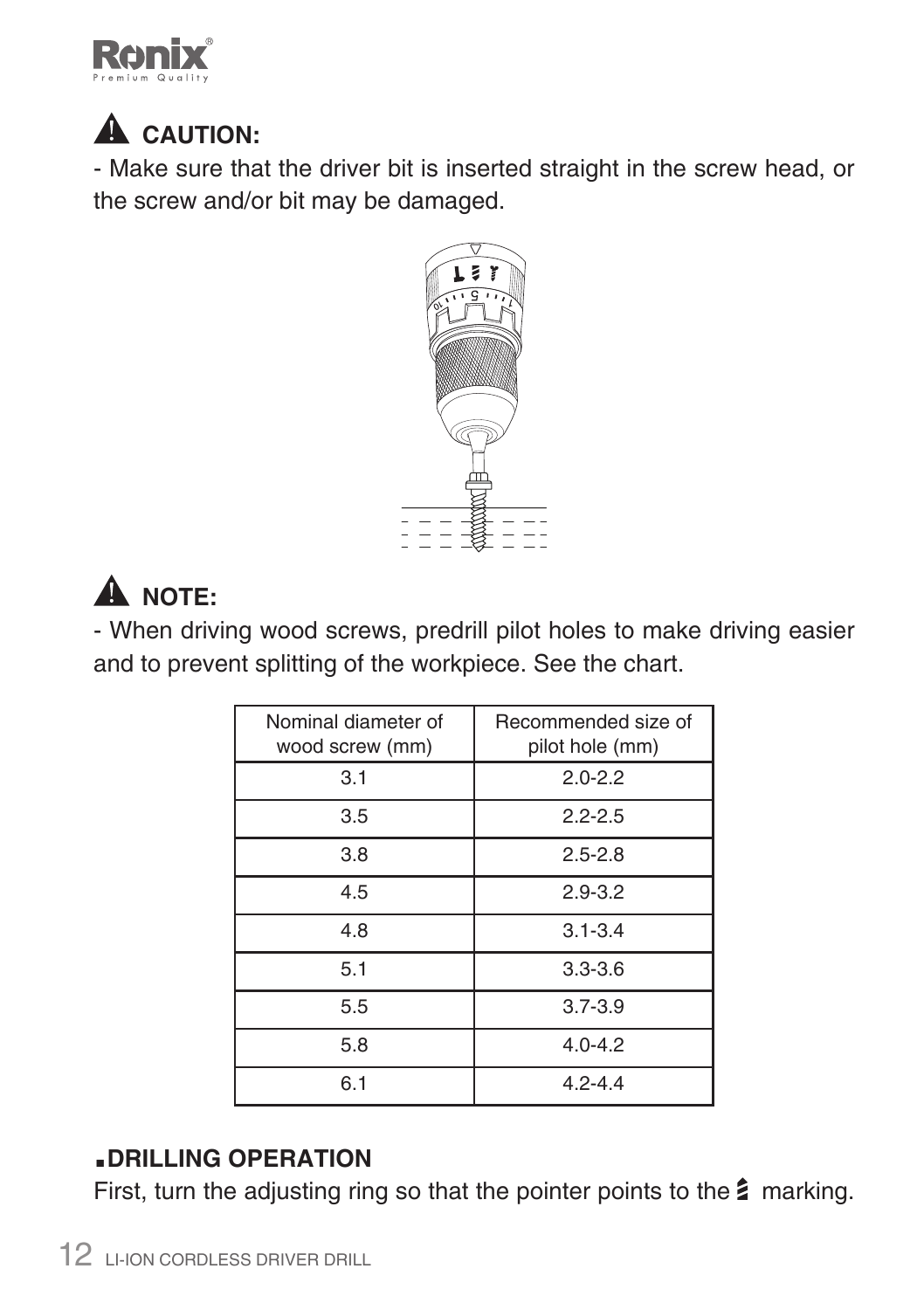

Then proceed as follows.

#### **.DRILLING IN WOOD**

When drilling in wood, the best results are obtained with wood drills equipped with a guide screw. The guide screw makes drilling easier by pulling the bit into the workpiece.

#### **.DRILLING IN METAL**

To prevent the bit from slipping when starting a hole, make an indentation with a center-punch and hammer at the point to be drilled. Place the point of the bit in the indentation and start drilling.

Use a cutting lubricant when drilling metals. The exceptions are iron and brass which should be drilled dry.

# A CAUTION:

- Pressing excessively on the tool will not speed up the drilling. In fact, this excessive pressure will only serve to damage the tip of your bit, decrease the tool performance and shorten the service life of the tool.

- There is a tremendous force exerted on the tool/bit at the time of hole break through. Hold the tool firmly and exert care when the bit begins to break through the workpiece.

- A stuck bit can be removed simply by setting the reversing switch to reverse rotation in order to back out. However, the tool may back out abruptly if you do not hold it firmly.

- Always secure small workpieces in a vise or similar hold-down device.

- If the tool is operated continuously until the battery cartridge has discharged, allow the tool to rest for 15 minutes before proceeding with a fresh battery.

#### **.MAINTENANCE**

# A CAUTION<sup>.</sup>

- Always be sure that the tool is switched off and the battery cartridge is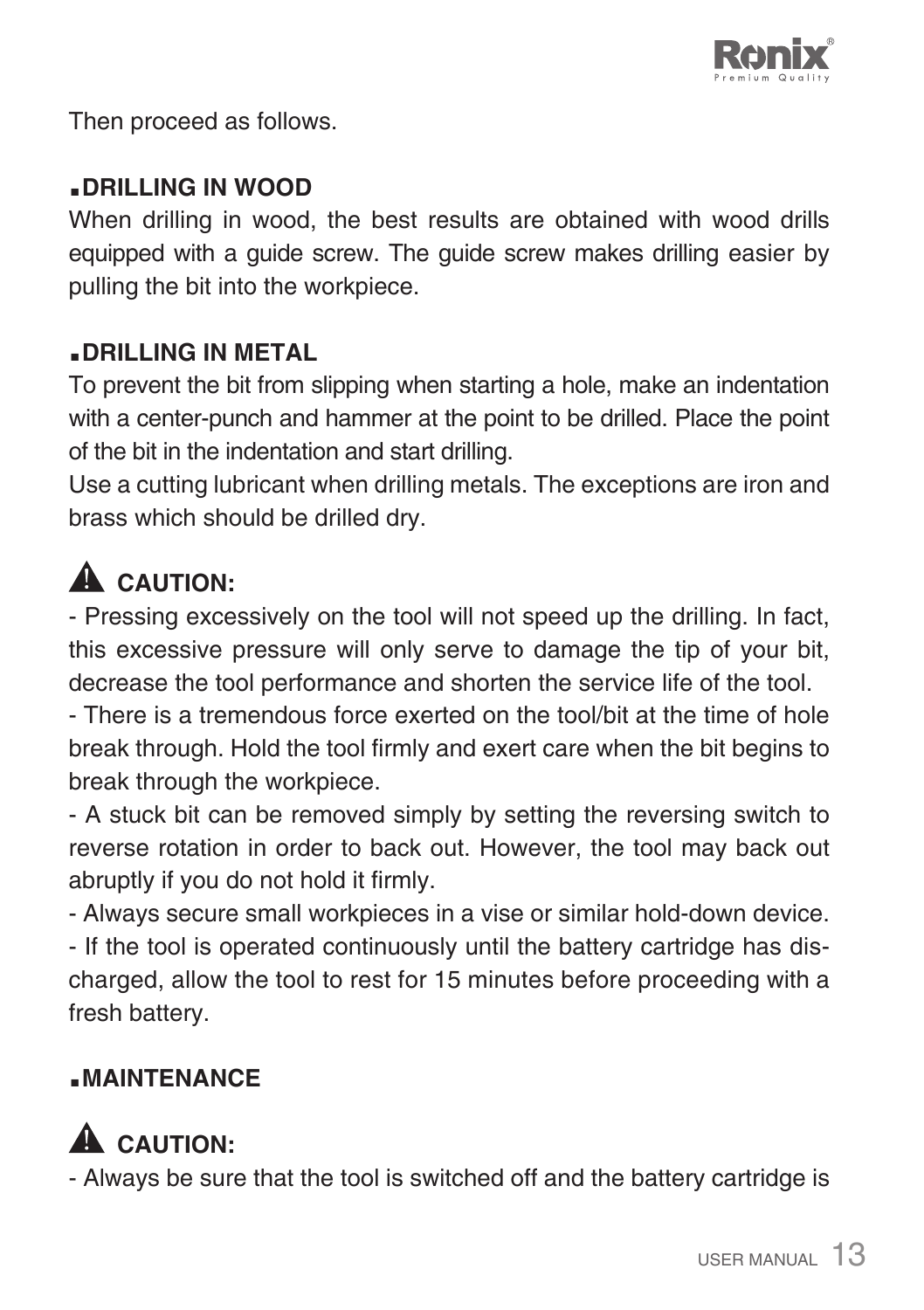

removed before attempting to perform inspection or maintenance.

- Never use gasoline, benzine, thinner, alcohol or the like. Discoloration, deformation or cracks may result.

To maintain product SAFETY and RELIABILITY, repairs, any other maintenance or adjustment should be performed by Chengkang Authorized or Factory Service Centers, always using Chengkang replacement parts.

## **.ACCESSORIES**

# A CAUTION:

- These accessories or attachments are recommended for use with your TOTAL tool specified in this manual. The use of any other accessories or attachments might present a risk of injury to persons. Only use accessory or attachment for its stated purpose.

If you need any assistance for more details regarding these accessories, ask your local Service Center.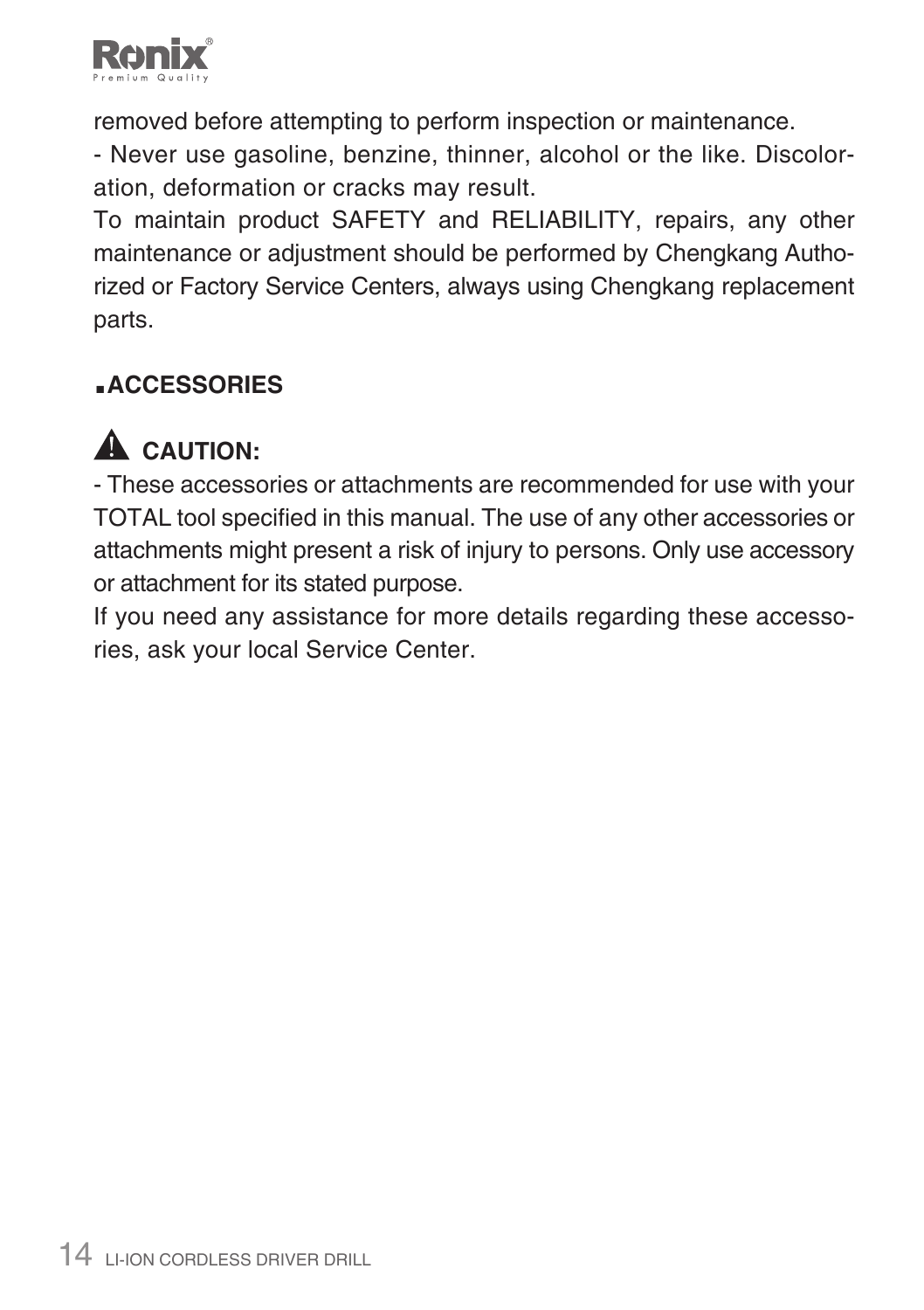